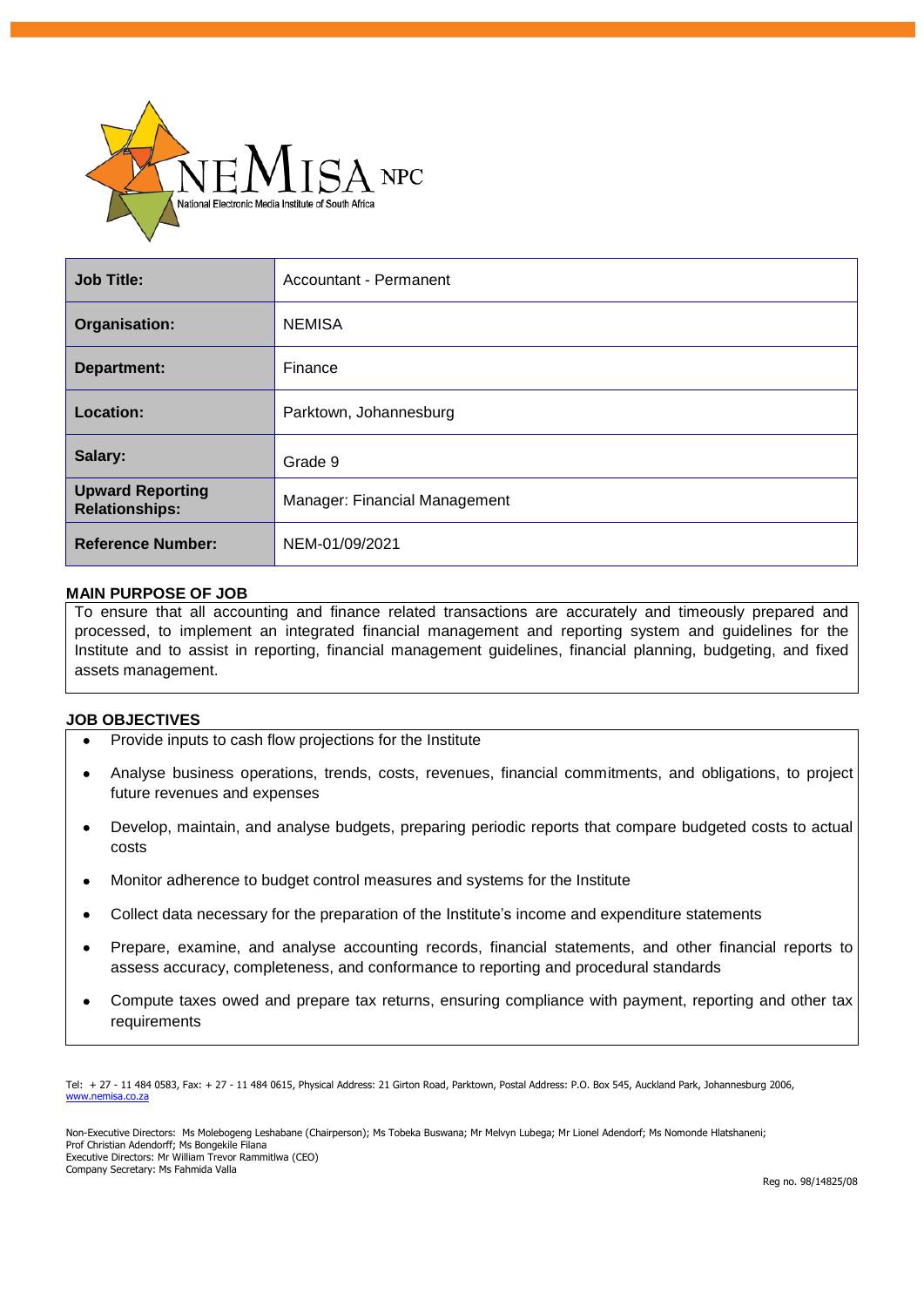- Establish tables of accounts, and assign entries to proper accounts
- Survey operations to ascertain accounting needs and to recommend, develop, and maintain solutions to business and financial challenges
- Assist in the appraisal and evaluation of property and equipment
- Ensure the closing and preparation of monthly financial statements
- Ensure the reconciliation and maintenance of balance sheet accounts
- Ensure that subsidiary ledgers, including but not limited to projects, fixed assets, cashbook and petty cash are maintained and fully reconciled on a regular basis
- Oversee the administration of payroll
- Prepare the Institute's general ledger reconciliation file and monthly management accounts
- Maintain the Institute's monthly reconciliation files
- Maintain financial and accounting reporting systems for the Institute
- Produce timeous and accurate monthly and annual financial reports
- Produce and present financial and project costing reports at the relevant meeting
- Ensure that all financial reports for the Institute are consolidated
- Follow up on updates of reports by the Institute's business units
- Prepare financial statements for submission to the Institute's EXCO
- Assist business to identify financial risks and develop controls
- Provide input into the Finance Risk Register
- Ensure adherence to Risk Management policies, procedures, processes and systems
- Assist in identifying, managing and reporting risk
- Monitor measures aimed at combating the abuse of the finance system, e.g. fraud, favouritism, corruption, unfair and irregular practices
- Ensure compliance with legislative requirements and risk management practices
- Assist in overseeing and providing input into the annual finance risk assessment and audit
- Respond to enquiries regarding areas of responsibility in a way that enhances and promotes the image of the Institute
- Advise management about issues such as resource utilisation, tax strategies, and the assumptions underlying budget forecasts
- Participate in internal and external stakeholder forums as directed
- Provide financial advocacy to all business units and CoLabs on guidelines of financial budgeting, spending and reporting
- Represent and participate in the Institute's committees and/or task teams
- Attend meetings and present findings and proposals to members and management
- Represent the Institute at external events when required
- Build inter-business unit relationships to support the execution of operations
- Prepare forms, manuals and guidelines for financial administration staff and provide guidance into their work activities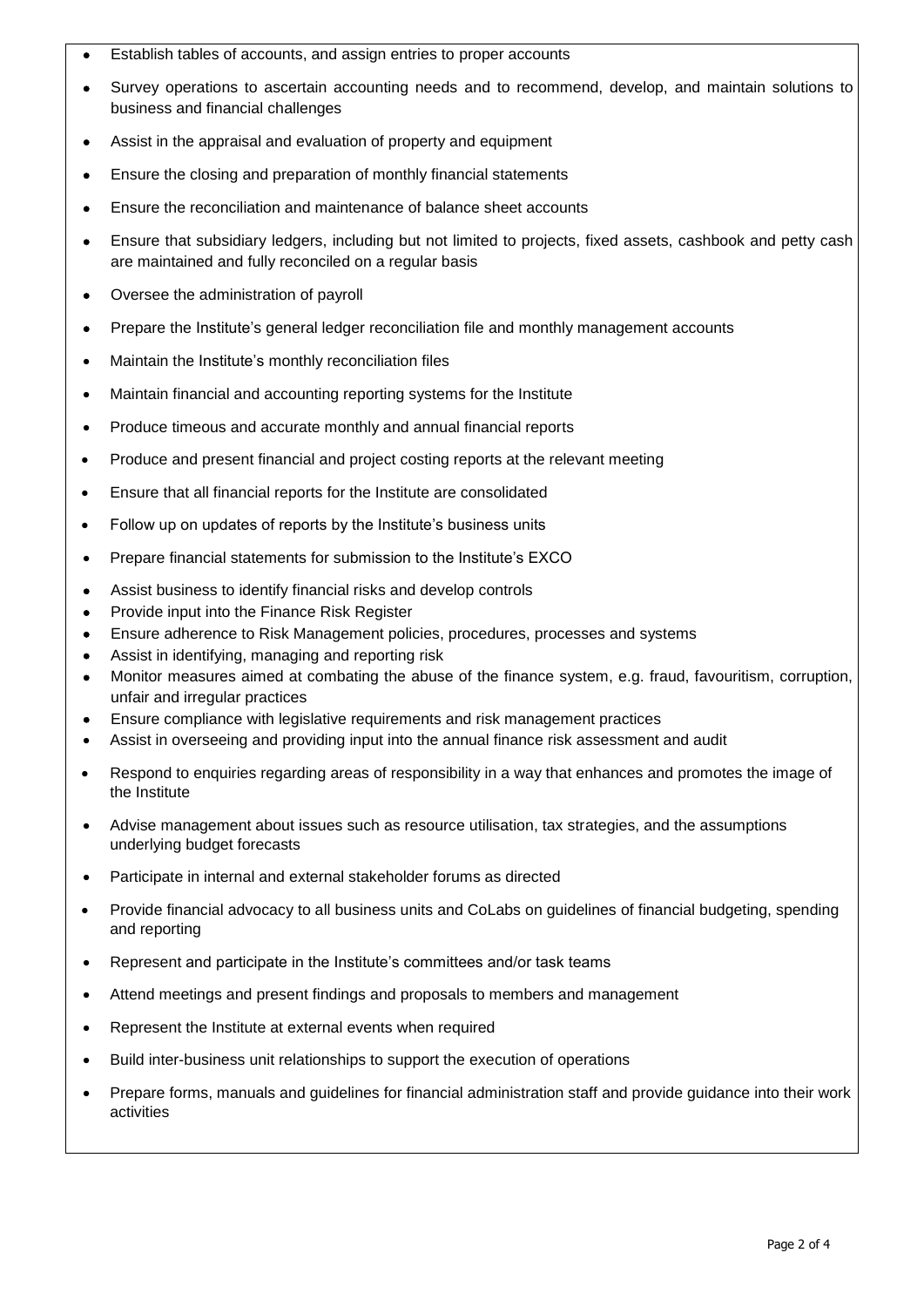# **Education: Formal Qualifications**

*Education involves the acquisition of knowledge and skills through learning where the subject matter is imparted systematically. Formal qualifications are obtained by studying at formal institutions e.g. universities, Technikons, colleges, etc.*

### **Job-related Work Experience**

*Experience is obtained through opportunities for exposure and practice at work. It includes all working experience that has some bearing on the job and is not restricted to the current organisation. Supervised on-thejob training, internships and learnerships are incorporated within this category.*

# **Minimum:**

- 4-6+ years' experience in accounting
- 1-3 years' experience in financial reporting and accounting systems

### **Ideal:**

- 7+ years' experience in accounting
- 4+ years' experience in financial reporting and accounting systems

### **Job-related Knowledge and skills**

*Job-related knowledge is typically gained through formal or informal training programs (these exclude programs through which Formal Qualifications are attained). It includes knowledge of facts, data and information and understanding the rationale behind models, theories and principles.*

- Public Finance Management Act (PFMA
- Generally Accepted Accounting Practice (GAAP)
- Generally, Recognised Accounting Practice (GRAP)
- Treasury Regulations
- Knowledge of general financial management, budgeting and reporting processes within the Public Sector
- Advanced Excel and knowledge working on Financial Accounting systems such as Pastel
- Knowledge of financial risk assessment and mitigation
- Computer literate (MS Office)
- Good communication and presentation skills
- Negotiation skills
- Research and report writing skills

### **Competency requirements**

- Impact and influence
- Critical judgement
- **Decisiveness**
- Information gathering
- **Initiative**
- Emotional maturity
- Commercial Acumen
- **Flexibility**
- Communication (Written and Verbal)
- Results and quality focus
- Detailed focus